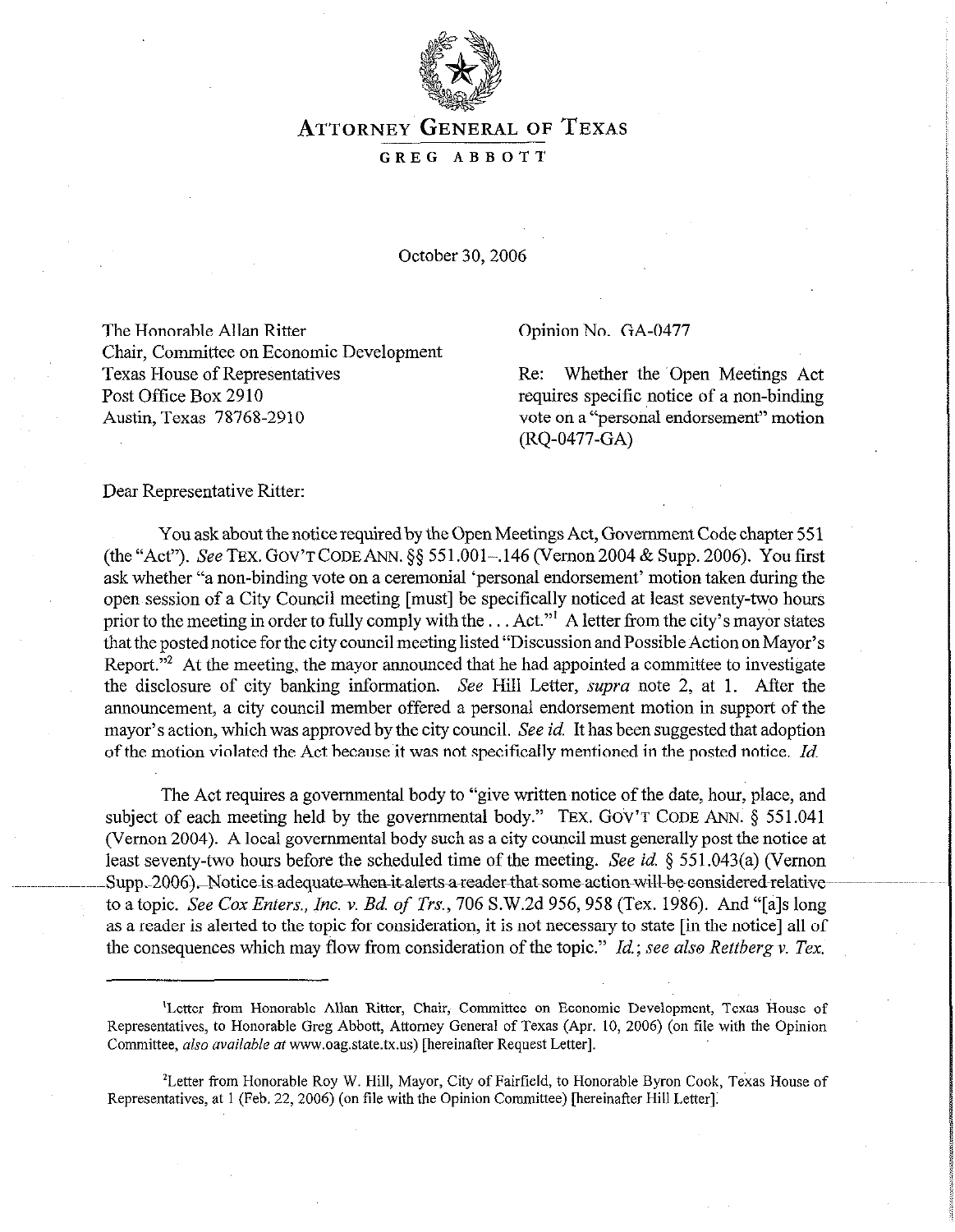The Honorable Allan Ritter - Page 2 (GA-0477)

*Dep't. of Health, 873 S.W.2d 408, 411 (Tex. App.—Austin 1994, no writ) ("The fact that possible* consequences [of discussion and evaluation of the board's executive secretary's duties] might include a change in job description, a raise in salary or even termination does not invalidate the action taken if the . . notice was sufficient to alert the reader of the topic under consideration."). To determine if the notice adequately informs the public of the topic under consideration, a court will compare the content of the notice given and the action taken at the meeting. See *Markowski v. City of Marlin,* 940 S.W.2d 720, 726 (Tex. App.—Waco 1997, pet. denied). As part of that analysis, a court may consider the established notice-posting customs and practices of the governmental body. *See RiverRd. NeighborhoodAss'nv.* S. Tex. *Sports,* 720 S.W.2d551,557(Tex.App.-SanAntonio 1986, writ dism'd) (holding that notice stating "discussion" did not alertthe public that action would be taken, in light of district's well-established practice of stating "discussion/action" when action was contemplated and merely "discussion" when no action was taken). The notice must be more specific or detailed when the subject considered is of special or significant interest to the public. See *Markowski, 940* S.W.2d at *726; Rettberg,* 873 S.W.2d at 411. Whether the topic is of special or significant interest to the city residents is a question of fact. *See Gardner v. Herring,* 21 S.W;3d 767, 773-74 (Tex. App.—Amarillo 2000, no pet.). But "irrespective of whether the topic is of special or no interest, the Act still requires the governing body to make 'full disclosure of the subject matter of the meetings."' *Id.* at 773.

Turning back to your question, a notice of the city council meeting must alert the public that some action will be considered with respect to the *topic* of the personal endorsement motion. See *Cox Enters., Inc., 706* S.W.2d at *958; Gardner,* 21 S.W.3d at 773. As long as the notice alerts the public of the topic, the Act permits the notice to specifically state that a personal endorsement motion or resolution will be considered for adoption or vote but doesnot require the notice to do so unless the city's meeting notices routinely indicate when amotion or resolution will be adopted. See *Cox Enters., Inc., 706* S.W.2d at *958; River Rd. NeighborhoodAss'n, 720* S.W.2d at 557; see also *City of San Angelo v. Tex. Natural Rex Conservation Comm'n, 92* S.W.3d 624, 630 (Tex. App.—Austin 2002, no pet.) ("We hold  $\ldots$  that the Commission did not have to include additional language indicating that it might act on issues under consideration."). The posted notice "Discussion and Possible Action on Mayor's Report" would generally alert the public that the city council may vote on such a matter. But whether the posted notice would adequately alert the public of the topic of the endorsement-investigation of the disclosure of city banking information as we understand it-and whether more specificity was required because of the topic's significance to the city's residents are questions of fact. *See Gardner,* 21 S.W.3d at 773-74. The attorney general's office does-not-determine-questions-of-fact-in-the-opinion-process.-*-See,-e-g*,-, Tex.-Att'y Gen. Op. No. GA-0156 (2004) at 10 (stating that fact questions cannot be answered in the opinion process).

You next ask: "If the City Council, at a subsequent meeting, re-adopts the non-binding, ,ceremonial 'personal endorsement,' after that motion has been specifically set forth on the agenda and posted  $\dots$ , does that revote 'cure' any [shortcomings] in the prior action[?]" Request Letter, *supra* note 1, at 1.

A court may void governmental actions taken in violation of the notice requirements of the Act. See TEX. GOV'T CODE ANN. § 551.141 (Vernon 2004); Swate v. Medina Cmty. Hosp., 966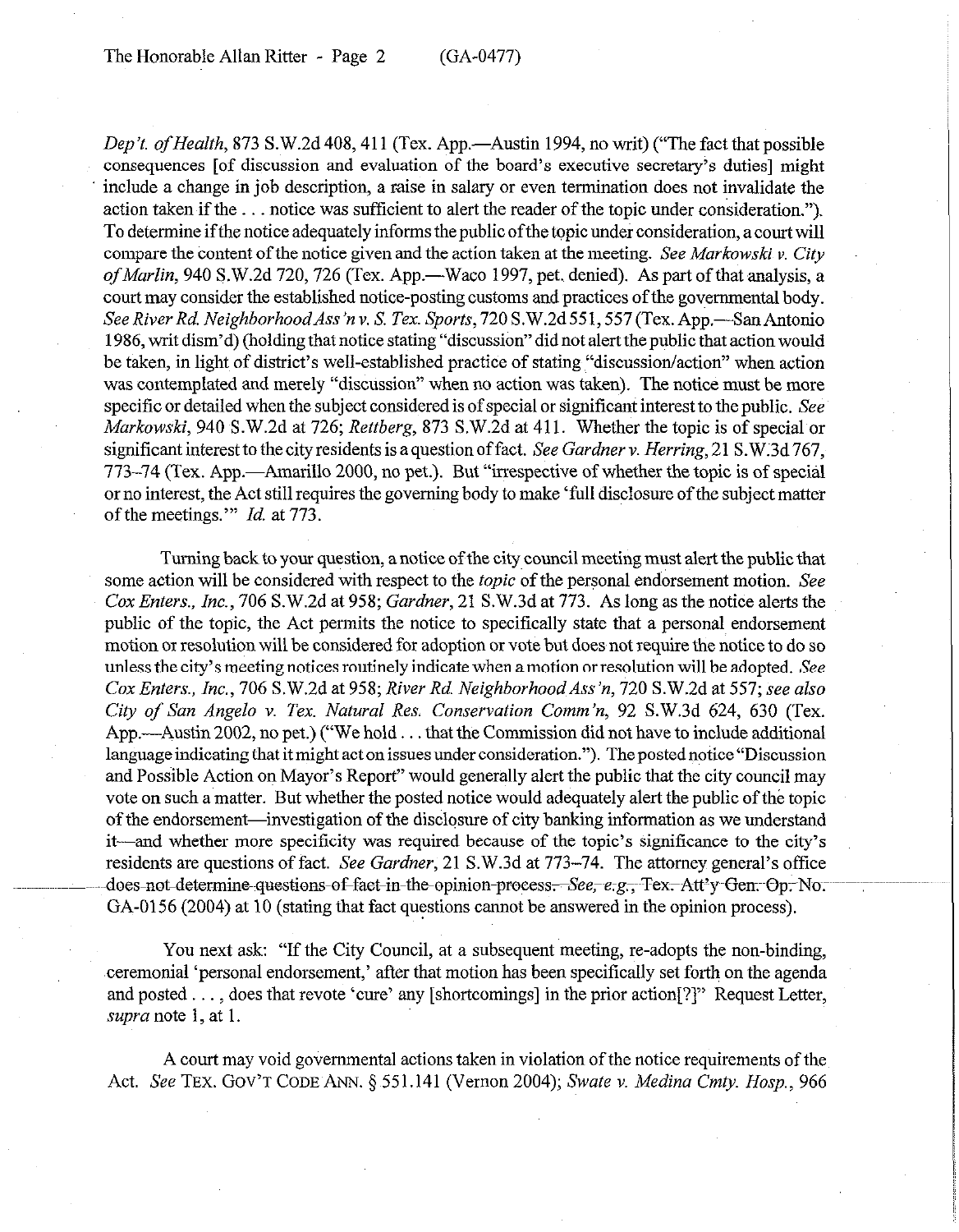S.W.2d 693, 697-99 (Tex. App.—San Antonio 1998, pet. denied). But such an invalid action can be ratified at a later, validly noticed meeting as long as there is no retroactive effect. Markowski, 940 S.W:2d at 726. Accordingly, in the event that the city council's adoption of the personal endorsement motion violated the Act's notice provisions, the city council may cure the invalid action by readopting the motion at a subsequent meeting after giving adequate notice ofthe motion. In such an event, the motion would be effective only from the date of its readoption.